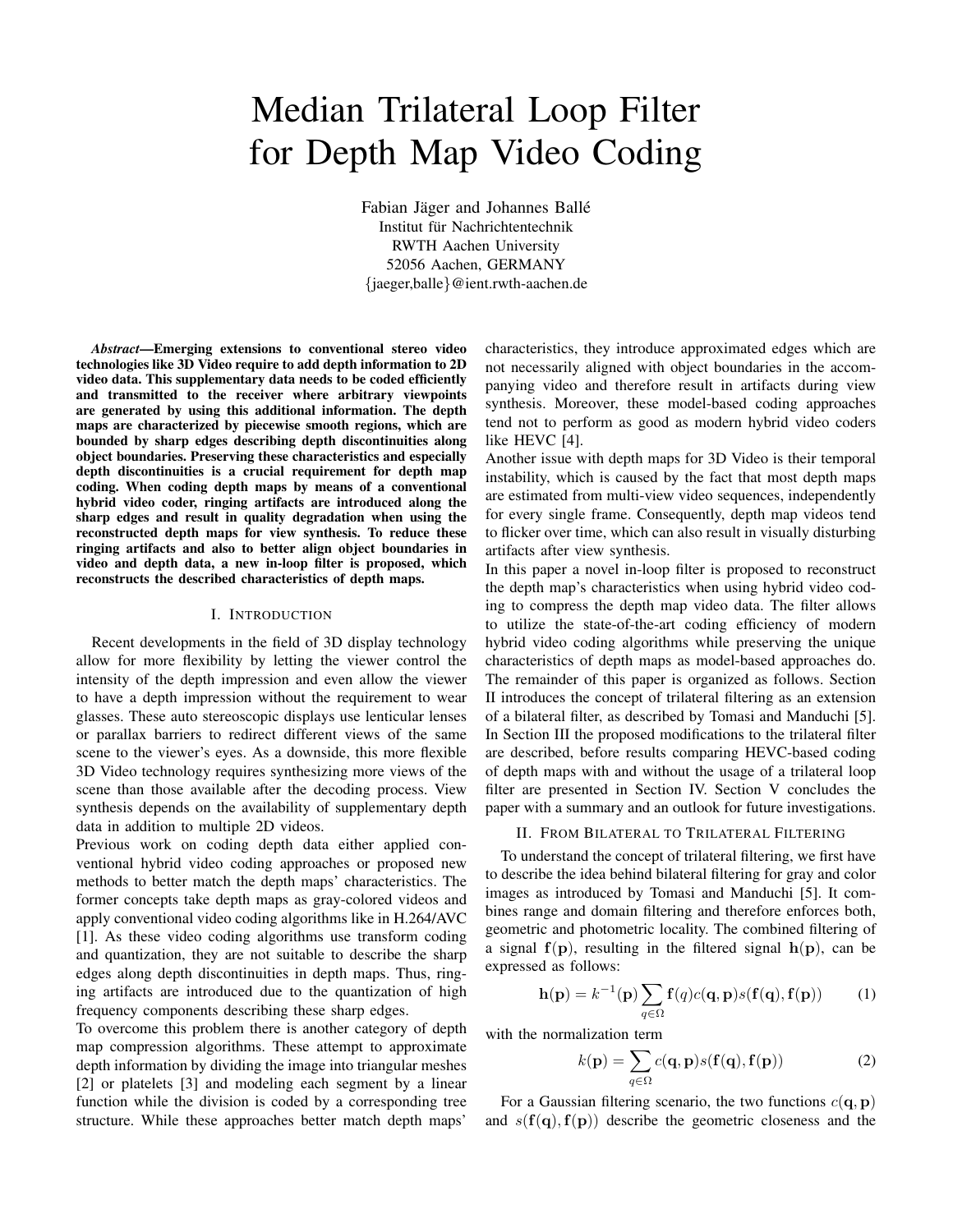photometric similarity of two pixel positions q and p.

The closeness function  $c(\mathbf{q}, \mathbf{p})$  is symmetric and computed as follows:

$$
c(\mathbf{q}, \mathbf{p}) = e^{-\frac{1}{2} \left(\frac{||\mathbf{q} - \mathbf{p}||}{\sigma_c}\right)^2}
$$
(3)

The similarity function  $s(f(q), f(p))$  is analogously defined:

$$
s(\mathbf{f}(\mathbf{q}), \mathbf{f}(\mathbf{p})) = e^{-\frac{1}{2} \left( \frac{||\mathbf{f}(\mathbf{q}) - \mathbf{f}(\mathbf{p})||}{\sigma_s} \right)^2}
$$
(4)

The combined filtering results in the removal of noise in piecewise smooth regions while preserving strong edges and textures, due to the range term. Tomasi and Manduchi also demonstrated that applying a bilateral filter iteratively leads to a comic-style look of the filtered image, which is very similar to the initially described characteristics of a depth map. This effect could easily be achieved by implementing the filter in the loop of a video coding system instead of applying it iteratively for each single frame.

As there is additional correlation between the depth map and its accompanying video, Liu et al. proposed to extend the bilateral filter to a trilateral filter and use this new filter in the loop of a coding system [6]. They proposed to use their trilateral filter for H.264/AVC when encoding depth maps to reduce coding artifacts and consequently increase coding efficiency.

First, they modified equation (1) to include a term describing depth similarity of two pixels, resulting in the following equation:

$$
\mathbf{h}(\mathbf{p}) = k^{-1}(\mathbf{p}) \sum_{q \in \Omega} \mathbf{f}(q)c(\mathbf{q}, \mathbf{p})s(\mathbf{f}(\mathbf{q}), \mathbf{f}(\mathbf{p}))s_d(\mathbf{d}(\mathbf{q}), \mathbf{d}(\mathbf{p}))
$$
\n(5)

with the new normalization term

$$
k(\mathbf{p}) = \sum_{q \in \Omega} c(\mathbf{q}, \mathbf{p}) s(\mathbf{f}(\mathbf{q}), \mathbf{f}(\mathbf{p})) s_d(\mathbf{d}(\mathbf{q}), \mathbf{d}(\mathbf{p})) \qquad (6)
$$

Here  $\mathbf{d}(\mathbf{q})$  and  $\mathbf{d}(\mathbf{p})$  refer to the depth values at the two pixel positions q and p, respectively.

Applying the trilateral filter to a depth map will reduce noise by averaging pixel values sharing similarity in both, texture and depth. Moreover, weak edges in the depth map are removed if there is no edge located at the same position in the texture video. This behavior of the trilateral filtering applied to depth maps results in object boundaries (edges), which are automatically aligned with edges in the texture data as only those edges are preserved by the filter operation. Integrating the trilateral filter into the loop of a video coding system amplifies this effect over time and results in filtered depth maps with its typical characteristics and with depth discontinuities that are automatically aligned with edges in the texture video.

### III. MEDIAN TRILATERAL FILTERING

As previously mentioned, depth maps are characterized by piecewiese smooth regions, which are bounded by sharp edges and do not contain noisy signal components. To better match these signal characteristics, we propose to modify the trilateral filter for depth map compression purposes. Using Gaussian weighting functions for  $c(\mathbf{q}, \mathbf{p})$ ,  $s(\mathbf{f}(\mathbf{q}), \mathbf{f}(\mathbf{p}))$  and

 $s_d(d(q), d(p))$  to obtain the three filter coefficients is a reasonable choice for filtering natural images for noise removal purposes. But when targeting compression of depth maps, the filter has to be adapted to the unique characteristics of the signal to be filtered. Therefore, new weighting functions are proposed for the three filter coefficients. Due to the smoothness of the signal without any textured regions, the functions can be simplified drastically to rectangular functions  $rect(x, \sigma)$  with a cutoff at the parameters  $\sigma_c$ ,  $\sigma_s$  and  $\sigma_d$ . The resulting functions for the median trilateral filter are then defined as follows:

$$
c(\mathbf{q}, \mathbf{p}) = \text{rect}(||\mathbf{q} - \mathbf{p}||, \sigma_c)
$$
 (7)

The color similarity function is consequently defined as:

$$
s(\mathbf{f}(\mathbf{q}), \mathbf{f}(\mathbf{p})) = \text{rect}(||\mathbf{f}(\mathbf{q}) - \mathbf{f}(\mathbf{p})||, \sigma_s)
$$
(8)

Thirdly, the depth similarity function is defined as:

$$
s_d(\mathbf{d}(\mathbf{q}), \mathbf{d}(\mathbf{p})) = \text{rect}(||\mathbf{d}(\mathbf{q}) - \mathbf{d}(\mathbf{p})||, \sigma_d)
$$
(9)

Where the general function  $rect(x, \sigma)$  with a given parameter  $\sigma$  is simply defined as:

$$
\text{rect}(x,\sigma) = \begin{cases} 1, & |x| \le \sigma \\ 0, & |x| > \sigma \end{cases} \tag{10}
$$

This simplification of the weighting functions for all three components removes the attenuation of pixels, which are farther away from the current center pixel and also the attenuation for pixels, which do not perfectly match the center pixel's texture or depth. Therefore we refer to these functions as indicators instead of weights. For filtering depth maps, this simplification is justifiable as it still smoothes regions belonging to the same depth level and therefore presumably to the same object. As a result the median trilateral filter either includes a pixel in the averaging, if it is within the current filter support area and if it has a certain similarity with the current target pixel in terms of texture and depth. If these three conditions are not met by a certain pixel, it is not included in the filtering process.

After having selected all pixels fulfilling the described criteria, the final filtering step needs to be done. In the original description of both, the bilateral filter by Tomasi and Manduchi and also of the trilateral filter by Liu et al. the filtering is done by a weighted mean operation of all pixel values within a certain area, following equation (1).

As the proposed weights  $c(\mathbf{q}, \mathbf{p})$ ,  $s(\mathbf{f}(\mathbf{q}), \mathbf{f}(\mathbf{p}))$  and  $s_d(\mathbf{d}(\mathbf{q}), \mathbf{d}(\mathbf{p}))$  can only be 1 or 0, the averaging would then result in a simple mean operation of all pixels fulfilling the described selection criteria. At this point another modification to the trilateral filter is proposed, which affects the filtering itself: When using a mean operation for filtering, new pixel values are introduced, which did not necessarily exist before the filter operation. For a depth map this means introducing new intermediate depth values, which lead to geometric distortions when using these filtered depth maps for view synthesis at the receiver side. Especially for depth discontinuities the averaging by a mean operation may introduce gradients along object boundaries, which can be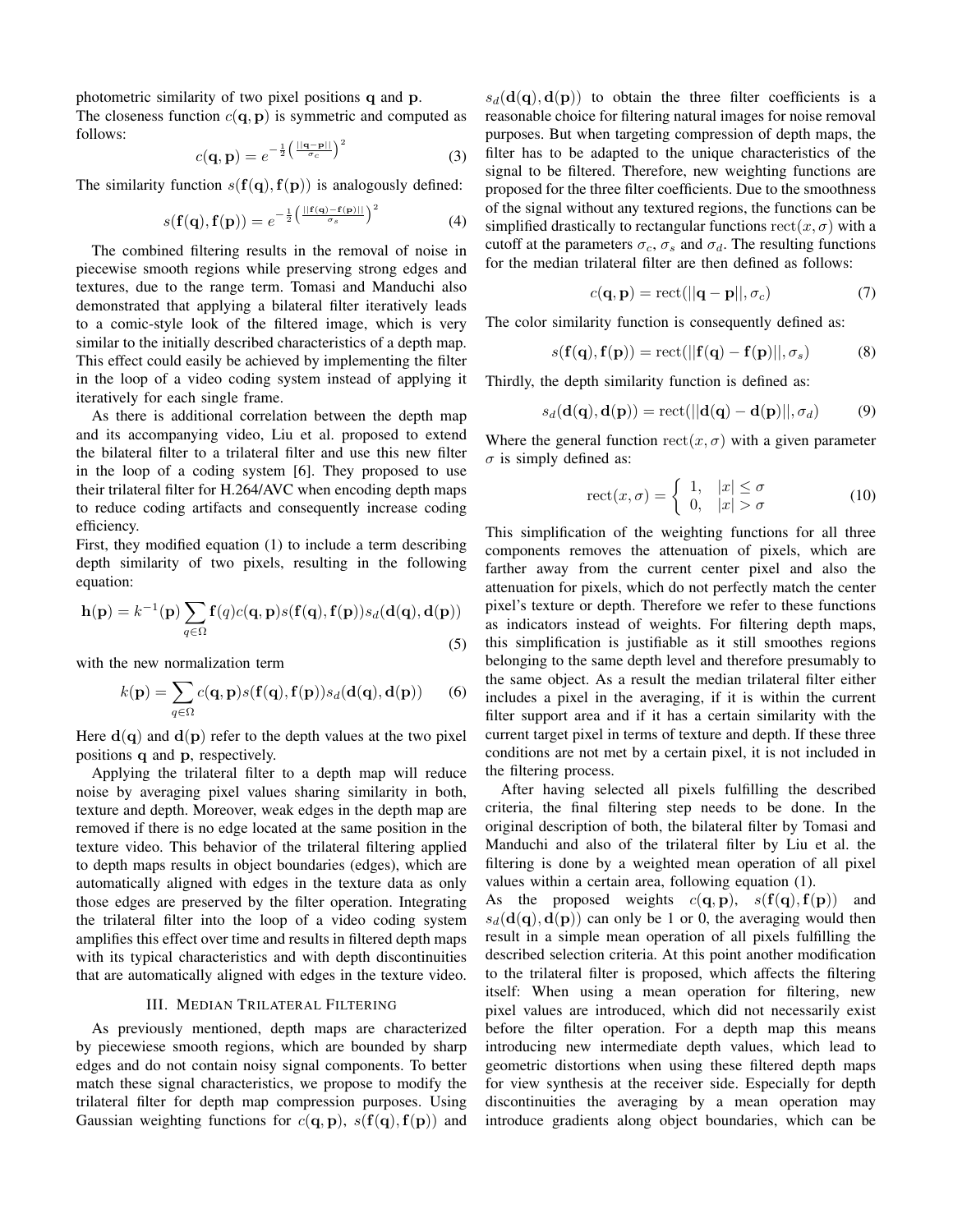understood as smoothing geometric structures in 3D space. To reduce this introduction of intermediate depth values, a median operation of the previously selected candidate pixels is used instead of the weighted mean. Using a median still removes noise and ringing artifacts along object boundaries, but does not introduce as many new depth values compared to the original TLF using its mean operation.

# IV. EXPERIMENTAL RESULTS

In this section some representative results of applying the median trilateral filter to depth maps in the loop of a hybrid video coder are given. The basis for all presented results is a modified version of the HEVC test model (HM 3.3). The modification was necessary to include information from a texture video when encoding the corresponding depth map with the software. When filtering the compressed depth map frame with one of the two trilateral filters, pixel data of the accompanying texture video frame is made available to the filter algorithm. The rest of the coding process is not changed. In the following, the modified version of HM is referred to by the term *HM+*.

One of the new coding tools in HM is an adaptive loop filter (ALF), which derives optimal filter parameters at the encoder, signals them in the bitstream and uses these parameters at the decoder to improve visual quality and coding efficiency. In the following section, three different coding configurations are compared: HM with its built-in ALF as the loop filter, HM+ with a trilateral loop filter (TLF) as proposed by Liu et al. and finally HM+ with the proposed median trilateral loop filter (MTLF). In the last two cases, the ALF is completely replaced by the corresponding version of the trilateral filter. The used test sequences are taken from the Call for Proposals on 3D Video Coding Technology [7]. The illustrated examples show two different depth map characteristics. One type of depth maps is estimated from a pair of corresponding texture

videos. These depth maps are characterized by temporal flickering and depth discontinuities, which are not always aligned with object boundaries in the texture video. The second set of depth maps is based on computer-generated content and is therefore highly accurate and does not show the temporal flickering or mis-alignment of depth discontinuities with object boundaries.

In the HM+ cases the corresponding texture video was encoded beforehand with the same QP setting and the reconstructed frames were accessible when filtering the compressed depth maps in the loop with the TLF or the MTLF. Figure 1 illustrates the difference of the three filter approaches applied to the compressed depth map of the *Balloons* sequence. While the ALF introduces blurred depth discontinuities, the two trilateral filter approaches are able to preserve most of the depth map's edge information. As previously mentioned, the trilateral loop filter using a weighted average of the candidate edge pixels (TLF) may introduce new intermediate depth values, as can be seen in Figure 1(c). By using a median operation on the candidate depth values, depth discontinuities are even better preserved if they correspond to edges in the accompanying video. It can also be observed that the depth



Fig. 1. Reconstructed depth map of sequence Balloons encoded with HM/HM+ with High Efficiency Random Access profile and QP=38.

maps geometry aligns with the video's structural information, which is especially desirable for the estimated depth maps, like for *Balloons*.

This effect can also be observed in Figure 2. While the original, estimated depth map is pretty coarse and the balloons are only vaguely perceptible, the trilaterally filtered results are much closer to the sequence's true structures and the balloons even obtain a rounder shape through the filtering. Again, the median version of the trilateral filter introduces less blurring, meaning less new depth values.

The downside of the behavior of the trilateral loop filter is that the resulting depth maps cannot easily be used as references for these estimated depth maps as geometry is often changing as it aligns the depth discontinuities with object boundaries in the texture video. If these depth maps filtered by the MTLF are fed into the prediction stage of a conventional video coder, it will not always result in better coding performance as the coder fails in finding a correspondence between the filtered depth map and the original, coarse depth map. As a consequence future coders for depth map videos need to take this into account and modify the prediction stage in a way that motion vector estimation is either just based on accompanying texture video or on both, texture and depth.

Figure 3 shows another example of the impact of using a specialized loop filter for depth map compression. The illustrated example is a crop of the sequence *GT Fly*, which is a computer-generated sequence with precise depth maps. Again, the adaptive loop filter of HM is not able to reduce the blurring and ringing artifacts introduced in the compressed depth maps. By replacing the ALF with a trilateral filter, depth discontinuities can be reconstructed by combining information from both, the compressed depth map and the compressed texture video. The proposed median version of the trilateral filter can even improve the depth map's quality in comparison to the TLF, as can be seen at the frontmost house's edges. These are less blurred for the MTLF than for the TLF.

In Figure 4, synthesis results based on reconstructed depth maps are presented. The leftmost crop of the synthesized